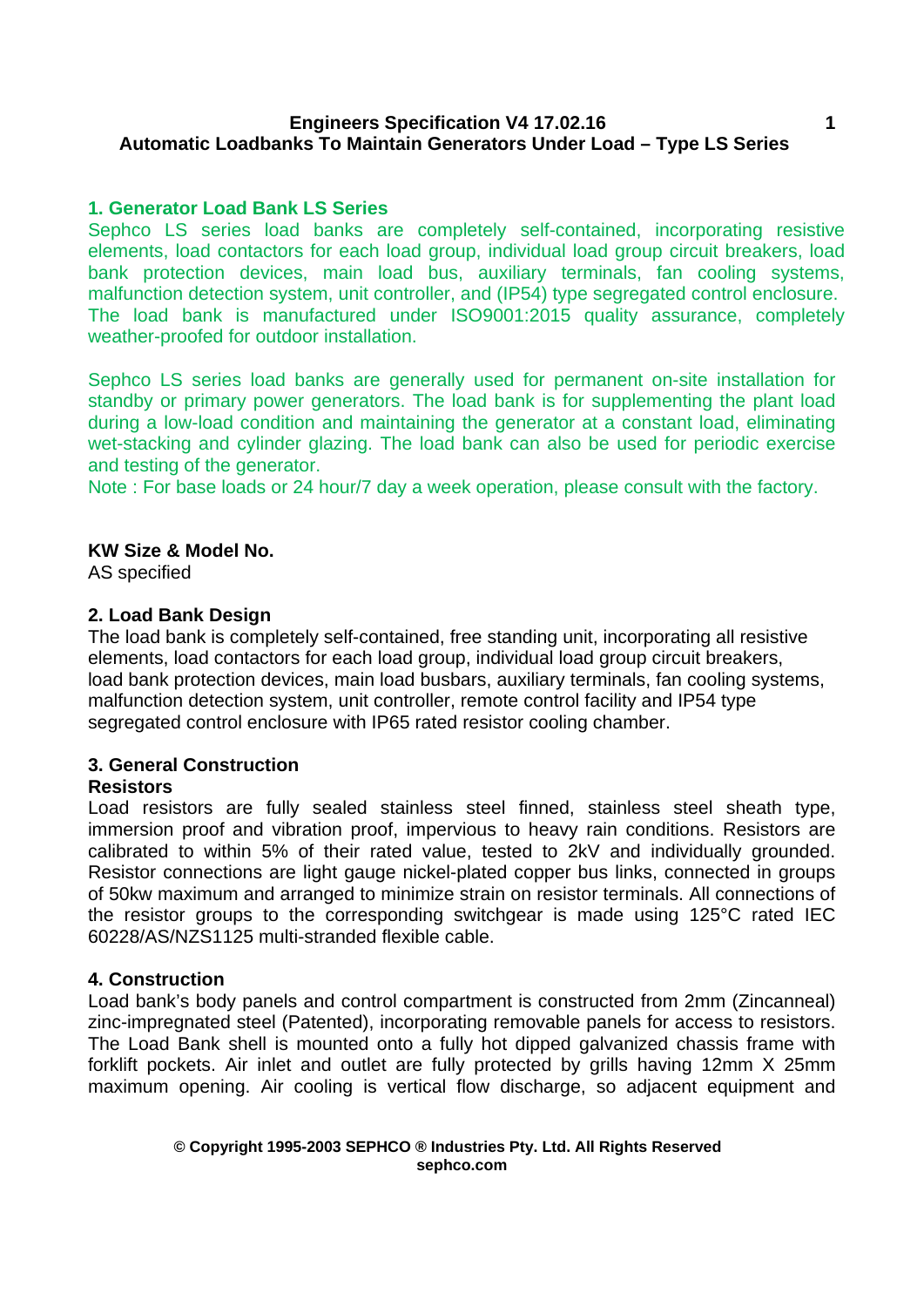# **Engineers Specification V4 17.02.16 Automatic Loadbanks To Maintain Generators Under Load – Type LS Series**

personnel are not affected. The control and electrical cabinet is incorporated as an integral part of the load bank but segregated from the resistor section.

Load bank switchgear enclosure is constructed with full gutter surround, fitted with lift off type hinges, security type locks and wire reinforced neoprene door gaskets

# **5**. **PAINT FINISH**

All panels and final assembly are cleaned, pre-treated and finished in Dulux Polyester Powder Coat White Gloss. Load bank base frame assembly is fully hot-dip galvanised and finished in Dulux Polyester Powder Coat Black Gloss.

For marine environments, optional stainless steel construction is available**.** External screws and bolts are #316 stainless steel material.

# **6. Cooling Fans**

The load bank's cooling design ensures that the control enclosure does not rise above 40°C above ambient at full load. Fan motors are rated at 940 RPM IP55, each protected by thermal overloads and circuit breakers.

### **7. Safety Interlocks**

Load bank incorporates a triple interlock protection system for each fan motor fitted, protection against fan failure, airflow restriction, high temperature and fan reversal.

#### **8. Fan Run On- Cool Down**

An automatic fan run-on for a period of five minutes automatically activates on load dump, fan shut down signal or on tripping of the fan interlock protection system.

# **9. Switchgear and Auxiliaries**

All load groups are evenly balanced and switched by suitably rated mechanical contactors. Each load group is protected by a dedicated re-settable circuit breaker.

# **10. LSM800MB Load Bank Controller**

The load bank is fitted with the Smartload LSM800MB control processor, which monitors the load bank fan interlock systems, such as thermostats, airflow switches and fan motor thermal overload devices. The controller is field settable where, it can be set from 0-100% loading of the generator. Other settings include start time delay, load step ramp time and CT value. Settings stay in memory even when not operating or power disconnected.

Initiating the controller and load bank operation is with a remote voltage free signal. The LSM800MB incorporates an LCD screen, which indicates the kW activated and load bank fault status or condition. **.**